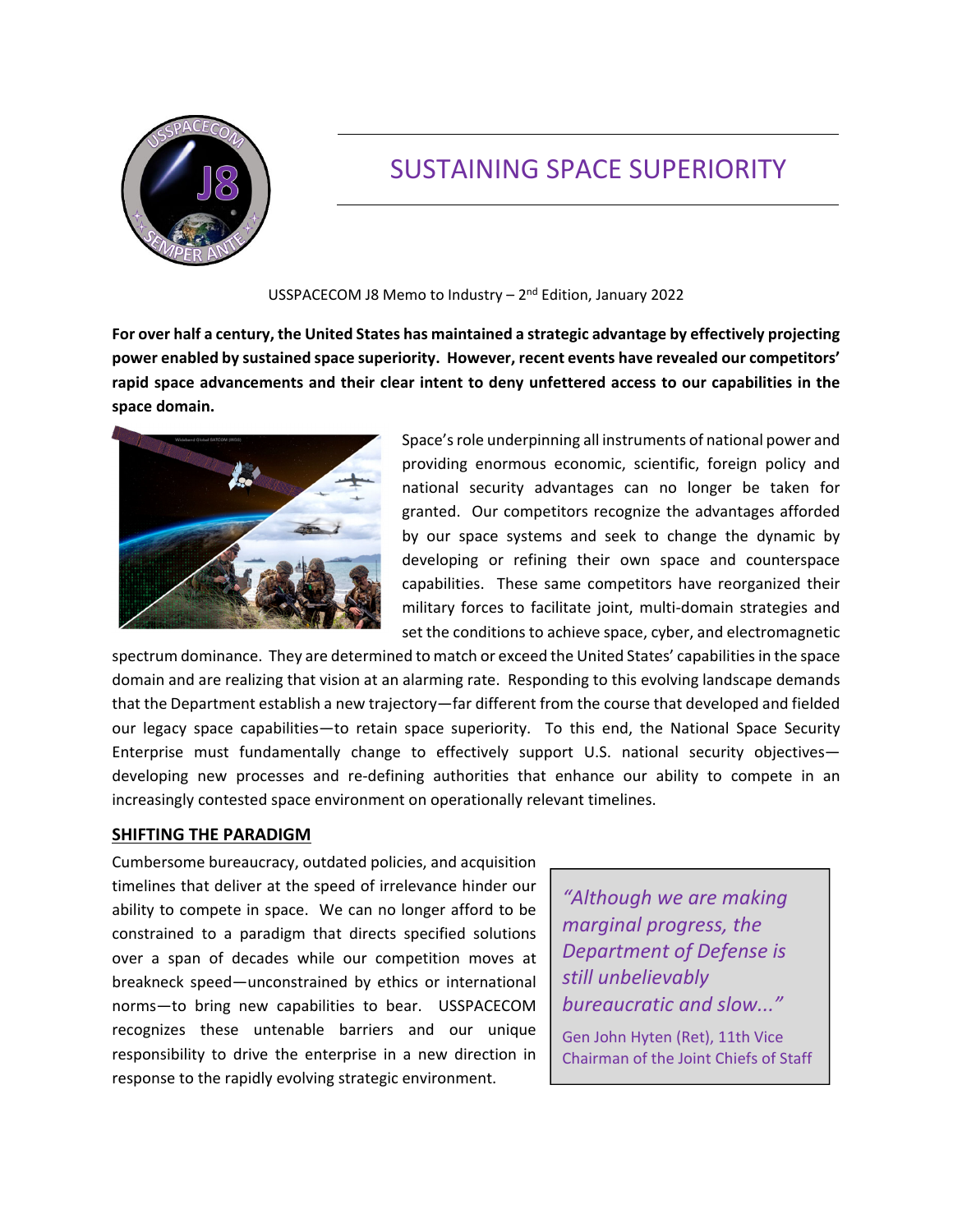#### **DEFINING THE NEED**

Last year's USSPACECOM J8 industry engagement memo introduced the command's priority challenges with a focus on establishing the baseline requirements to function as an effective Combatant Command. The primary challenges remain: establish the required Battlespace Awareness and effective Command and Control systems to accomplish our Protect and Defend mission. This memo builds upon last year's elements with two notable additions: Electromagnetic Battle Management and Mission Partner Interoperability—recognizing additional challenges as USSPACECOM continues to mature its operational capabilities and posture.

As we build the USSPACECOM for tomorrow, the vision is to move towards layered and resilient architectures, exploiting opportunities to leverage existing sensors and data sources, and expending budgets in a fiscally responsible manner. To retain the competitive edge requires the capability to fight at speed and USSPACECOM must embrace advanced technology such as machine learning and artificial intelligence to ensure data superiority and agility across all domains. Additionally, the Command is committed to clearly and

# CHALLENGES & PRIORITY NEEDS

#### **Battlespace Awareness**

- Commercial Sensor Access & Integration
- Solutions for Data Gaps & Ambiguity

#### **Command and Control**

- Assured & Unified C2 Across the Spectrum of Conflict
- Ability to Synchronize & Deliver Decisive Effects

#### **Electromagnetic Battle Management**

- Electromagnetic Spectrum Superiority Supporting Multi‐Domain Operations
- Tasking & Management Systems

#### **Mission Partner Interoperability**

- Cyber Secure Data Integration & Cross Domain Solutions
- C2 & Information Sharing Across the Full Range of Military Operations

#### **Modernizing for Resilient Architectures**

- Scalable Combat Options
- Adapting to Evolving Challenges within the Space Area of Responsibility

#### **Data Superiority & Agility**

- Data‐based Analytics, Machine Learning, & Artificial Intelligence
- Cyber Operations & Spectrum Superiority

### **Foundational Requirements**

- Tools such as Modeling & Simulation
- Space Training & Test Ranges (Both Physical & Virtual)
- Trained & Ready Personnel

consistently advocating for the training and test capabilities needed to build a cadre of trained and ready personnel. Through increased transparency and closer collaboration with industry on priorities and requirements, we will leverage American strength and ingenuity to deliver decisive space capabilities faster.

#### **BUILDING THE TEAM**

USSPACECOM J8's commitment to embark on a different path remains steady. Success is not in the traditional development and acquisition approaches of the past, but rather in creating a transformative environment of innovation and cooperation, driving toward shared interest and goals. To this end, we look to industry to help inform us as we evolve from the traditional ways of doing business. To mitigate risk to Joint and Combined Force military operations, it is imperative that we build an effective team who understands the stakes of failure and the risks of near term decisions that lead to long‐term operational shortfalls. This means everyone on the team—those writing requirements, the acquirers, operators, and